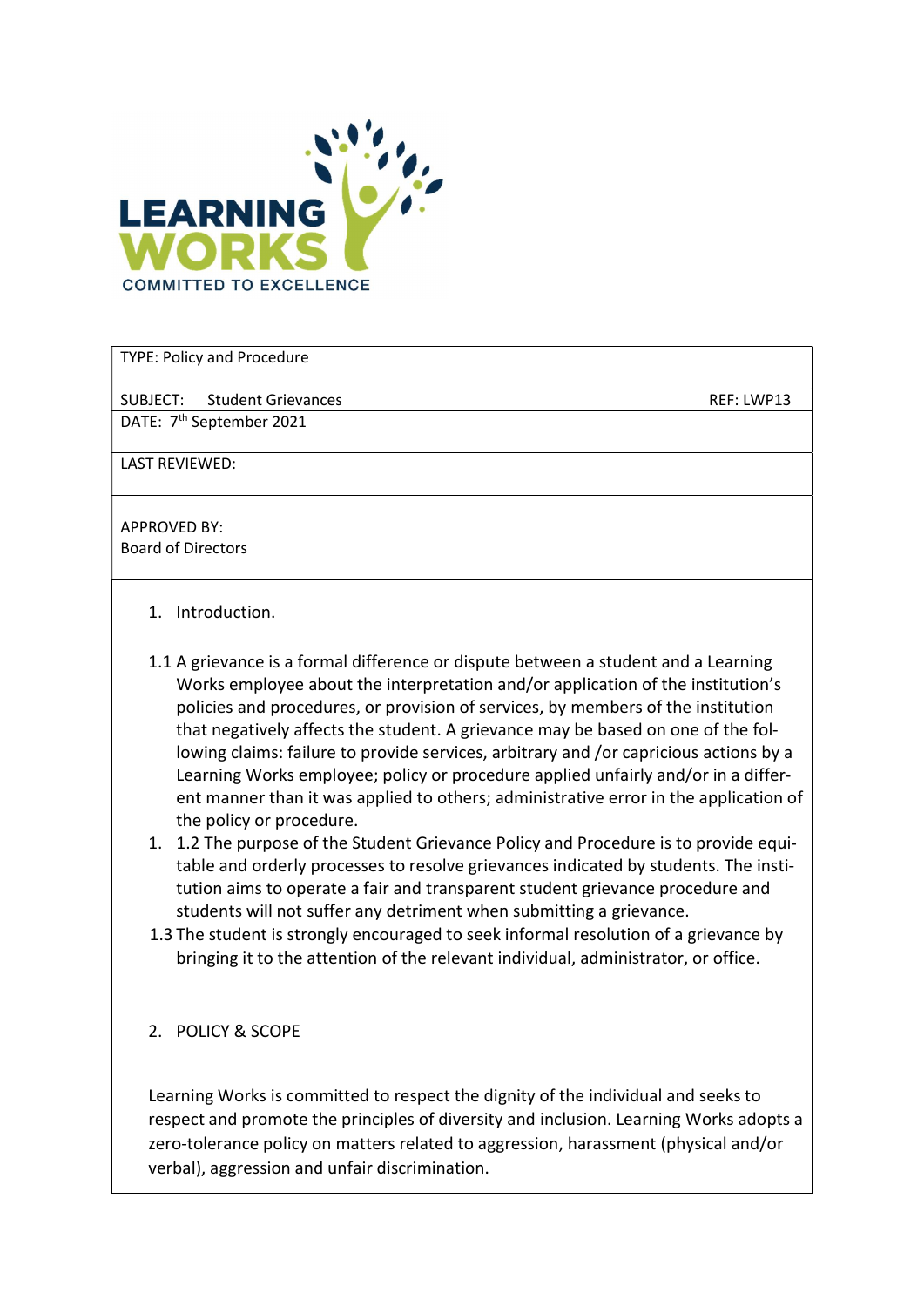# 3. CONFIDENTIALITY

All cases are bound with full confidentiality and non-disclosure. Learning Works adopts a strict policy of confidentiality on all cases.

# 4. PROCEDURE

The institution's grievance process includes an informal resolution procedure as well as a procedure for a formal, written grievance. The institution expects the student to attempt an informal resolution before submitting a formal grievance.

At the informal resolution process the student should discuss the matter directly with the party involved and make a reasonable effort to resolve the issue. If this does not lead to resolution a formal procedure needs to be made consisting of the following process:

- a. A formal, written grievance is made to the Head of the Institution.
- b. Any formal grievance must be submitted by the student within 10 days after the service or decision is made. The student must state the nature of the grievance and the remedy s/he is seeking and describe any previous attempts to resolve the issue.
- c. The Head of Institution appoints an ad hoc board composed of the members of the IQA.
- d. The members of the IQA review the situation and provide a written response, including appeal information within 15 days of receiving the complaint, copying the tutor involved.
- 5. APPEALS

An appeal procedure (LWP14) allows the appellant to log a request based on the decision taken by the ad hoc board. Appeals are investigated by the Head of the Institution. The decision of the Head of Institution is final.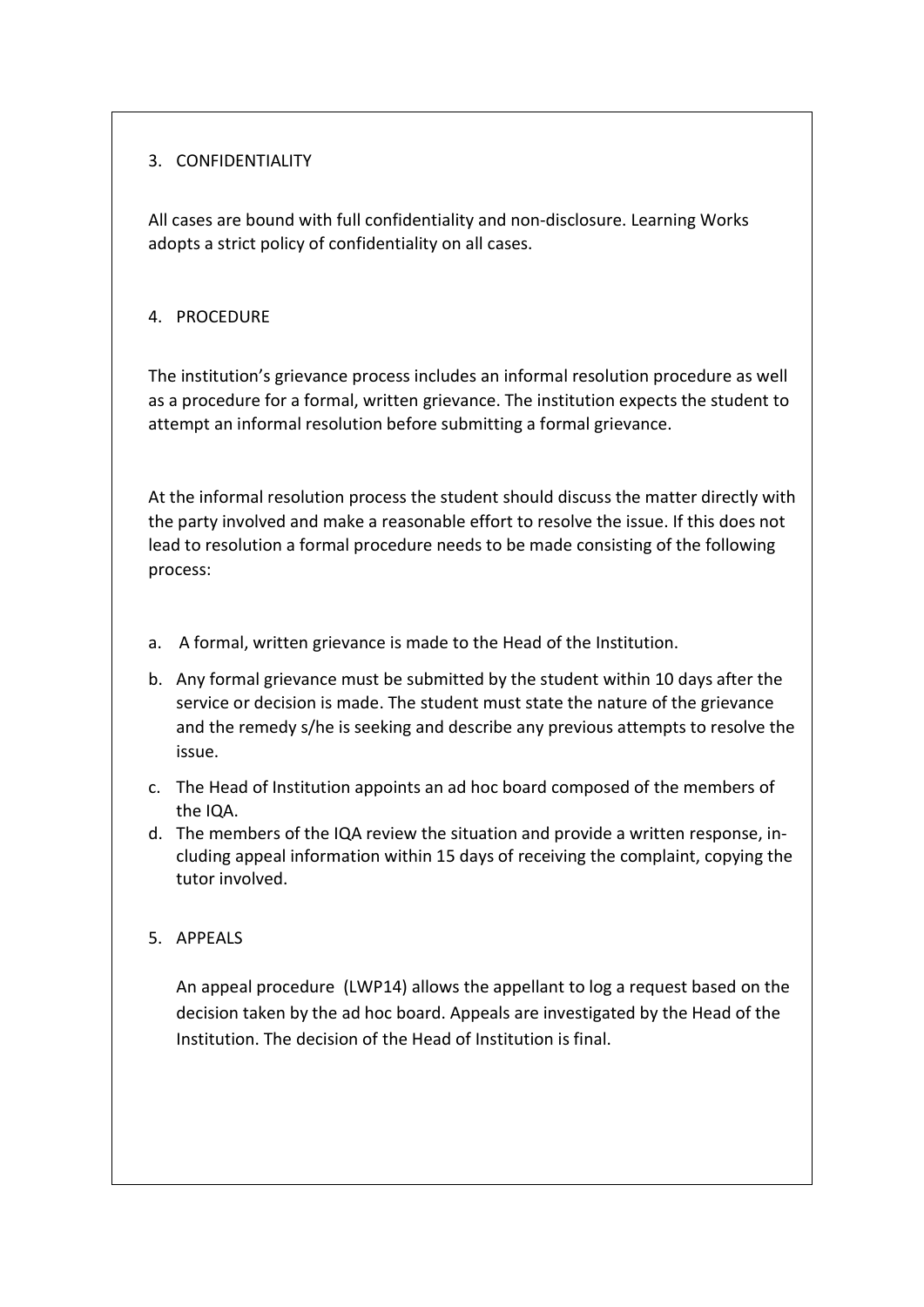# 6. RECORD

 A documented record of all complaints is kept at the administration office of Learning Works. A dedicated file is allocated, which will also contain recorded decisions taken by the ad hoc board and the Head of Institution. All records are kept for a minimum period of six years.

Charlo Bonnici CEO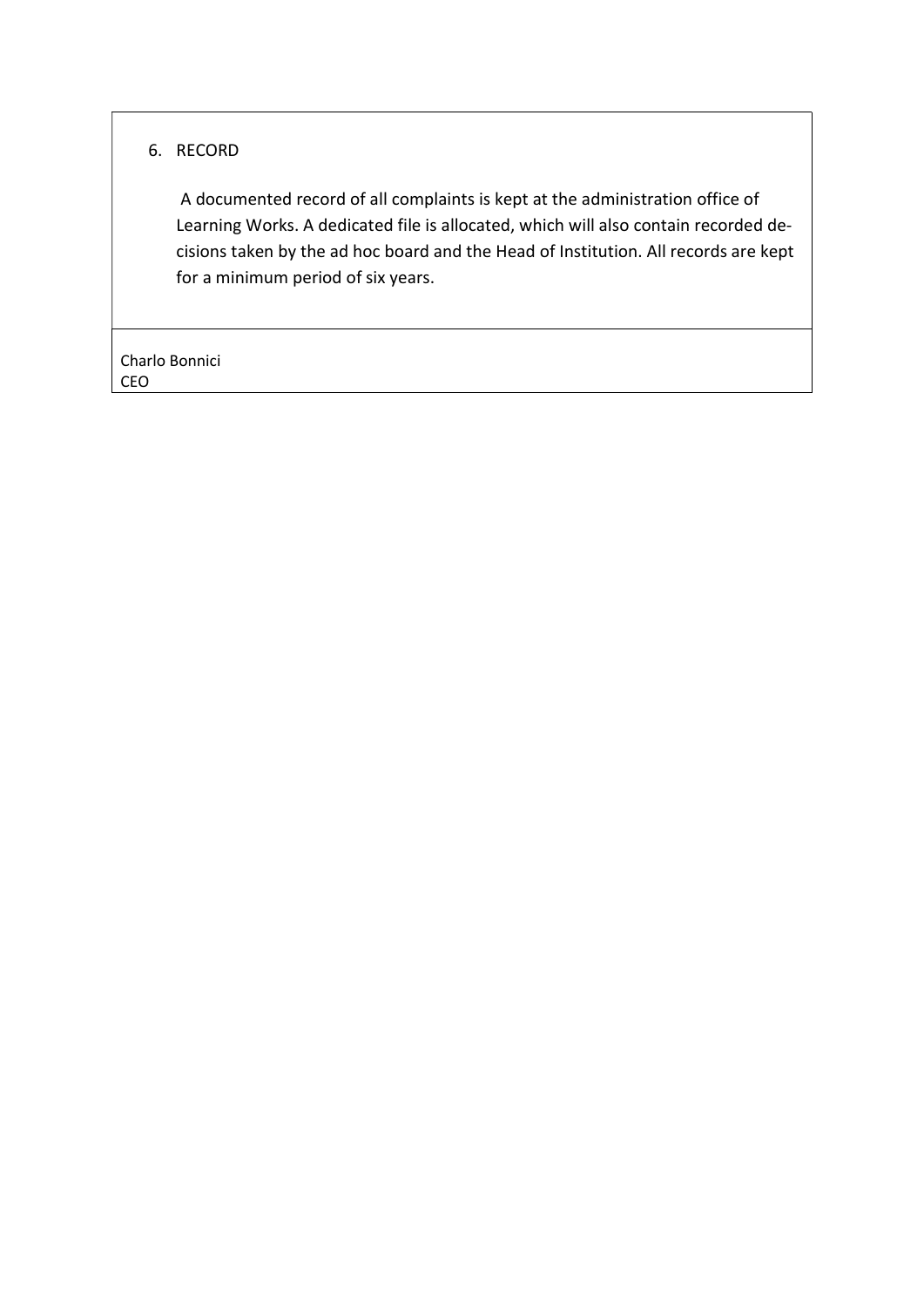

# Student Grievances – Application Form

REFERENCE: LWP13b

This form is to be used by students requesting a formal hearing as outlined in the Student Grievance Policy and Procedures. A separate procedure is available for students filing a complaint. These procedures and forms may be found online at http://www.learningworks.edu.mt.This form, when completed, must be presented to the Administration Office of Learning Works, Triq l-Ljun, Qormi.

#### Section A

# **Student Details** Full Name: Date: First Last Phone: Email ID/Passport no: Section

### Type of Grievance

Grievance against the grade/action of:

- 1. Name: \_\_\_\_\_\_\_\_\_\_\_\_\_\_\_\_\_\_\_\_\_\_\_
- 2. Course: \_\_\_\_\_\_\_\_\_\_\_\_\_\_\_\_\_\_\_\_\_\_\_\_\_\_\_\_\_\_\_\_\_\_\_\_\_\_\_\_\_\_\_\_\_\_\_\_\_\_\_\_\_\_\_\_
- 3. Is this grievance based on unlawful discrimination, harassment or retaliation?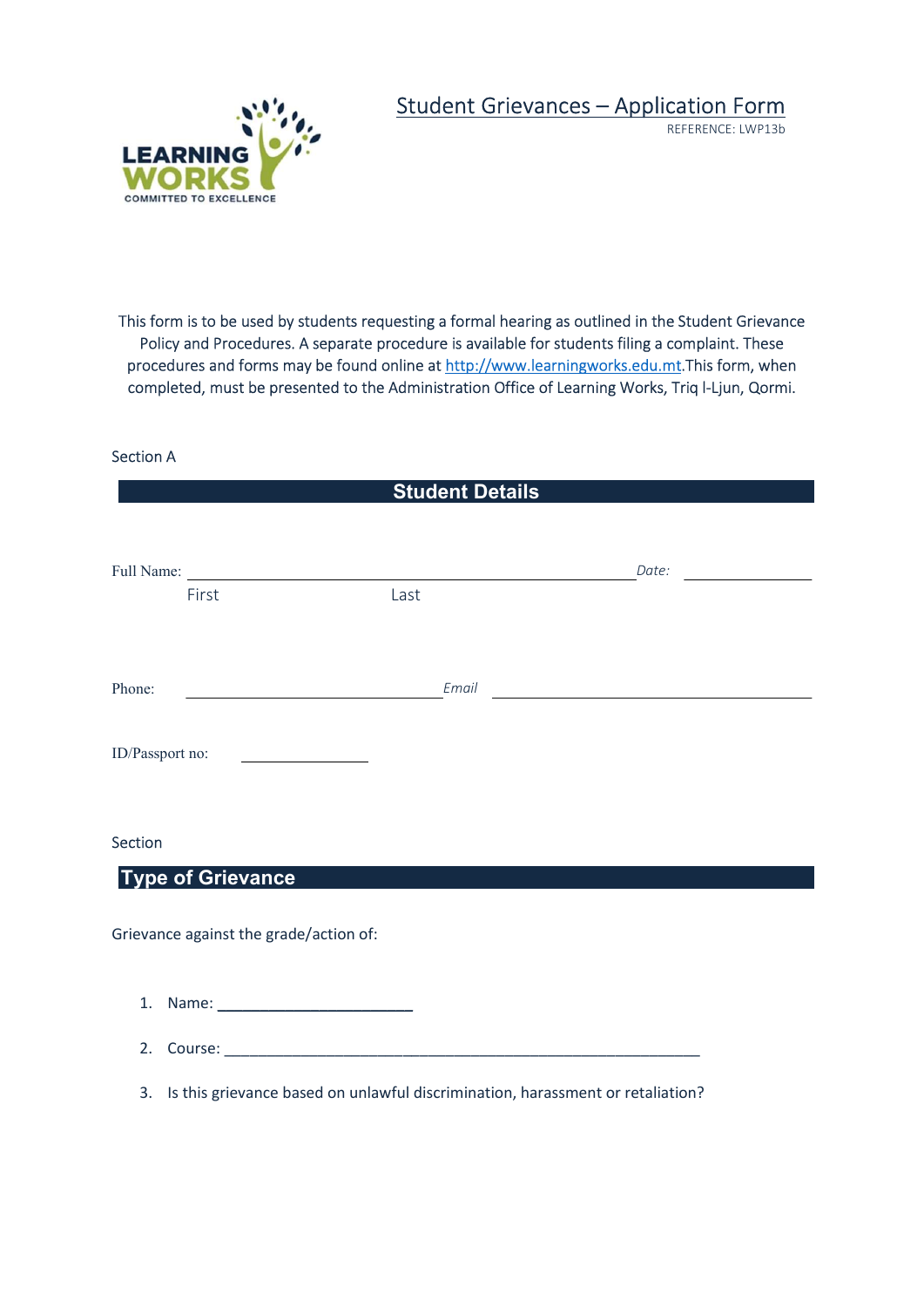|    | 4. Is this a grade grievance? If yes, complete the following information:                                                                                                                                            |
|----|----------------------------------------------------------------------------------------------------------------------------------------------------------------------------------------------------------------------|
|    |                                                                                                                                                                                                                      |
|    |                                                                                                                                                                                                                      |
|    |                                                                                                                                                                                                                      |
|    |                                                                                                                                                                                                                      |
| 5. | If this is not a grade grievance, briefly state your complaint. (Attach additional sheets to this<br>form as needed)                                                                                                 |
|    |                                                                                                                                                                                                                      |
|    |                                                                                                                                                                                                                      |
|    |                                                                                                                                                                                                                      |
|    |                                                                                                                                                                                                                      |
|    |                                                                                                                                                                                                                      |
|    |                                                                                                                                                                                                                      |
|    | 6. Grounds for Academic Grievance (clerical error, prejudicial evaluation, discrimination or ca-<br>pricious evaluation) or grounds for Non-Academic Grievance. (Attach additional sheets to<br>this form as needed) |
|    |                                                                                                                                                                                                                      |
|    |                                                                                                                                                                                                                      |
|    |                                                                                                                                                                                                                      |
|    |                                                                                                                                                                                                                      |